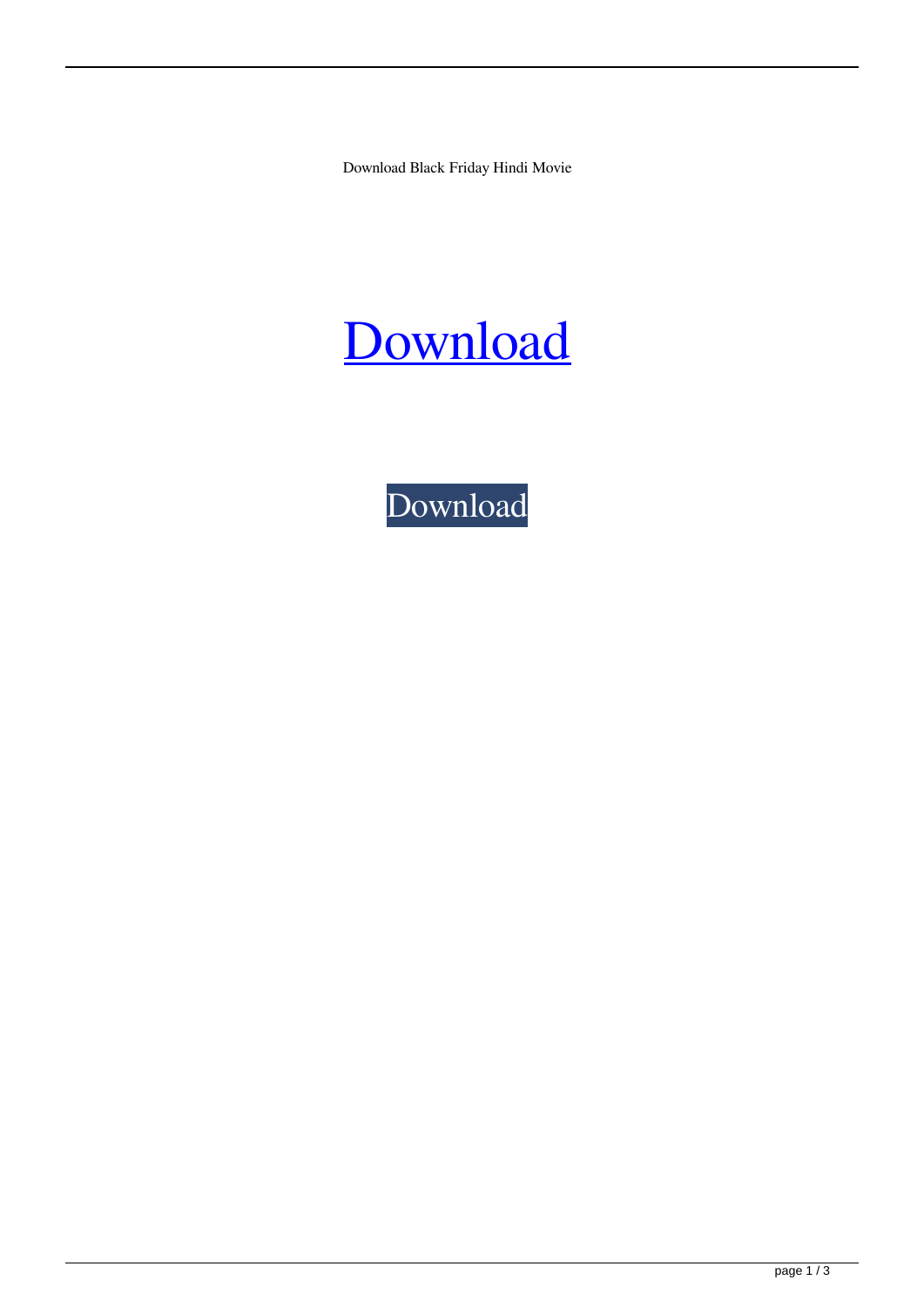Watch Black Friday online streaming. Bollywood movie Black Friday, 2016. Black Friday is a Bollywood movie based on Indian politics and the 1993 Bombay bombings. Plot Black Friday is a 2004 Hindi movie. Anurag Kashyap has directed this movie. Kay Kay Menon,Pawan Malhotra,Aditya Srivastav,Dibyendu Bhattacharya. Film revolves around the lives of three key participants in the 1993 Bombay bomb blasts. A film about the investigations following the 1993 serial Bombay bomb blasts, told through the different stories of the people involved . Director Anurag Kashyap has wrapped the one of the biggest conspiracy theory in indian history. . Black Friday : Indian Media : 20 January 2020. Black Friday (2004) — Bollywood Movie (Black Friday Hindi Movie Starring Dibyendu Bhattacharya, Kay Kay Menon, Dileep and others). Category:Indian films Category:2004 films Category:Indian mystery thriller films Category:Films based on Indian novels Category:Indian films based on actual events Category:Films about terrorism in India Category:Films about the Research and Analysis Wing Category:Films about the Research and Analysis Wing (R&AW)import React from'react'; import { Row, Col } from'react-virtualized'; import ZoomableList from '../../../src/components/ZoomableList'; import { ZoomableItem, ZoomableListProps } from '../../../src/components/ZoomableItem'; import { Env } from '../../../src/components/Env'; import { convertFormatToString, convertEventToString, convertNodeToString, } from '../../../src/util/String'; export default class Test { constructor() { this.state = { events: [], nodes: [], nodesNoHeader: [], event: { index: 0, row: 0, node: undefined, full: undefined,